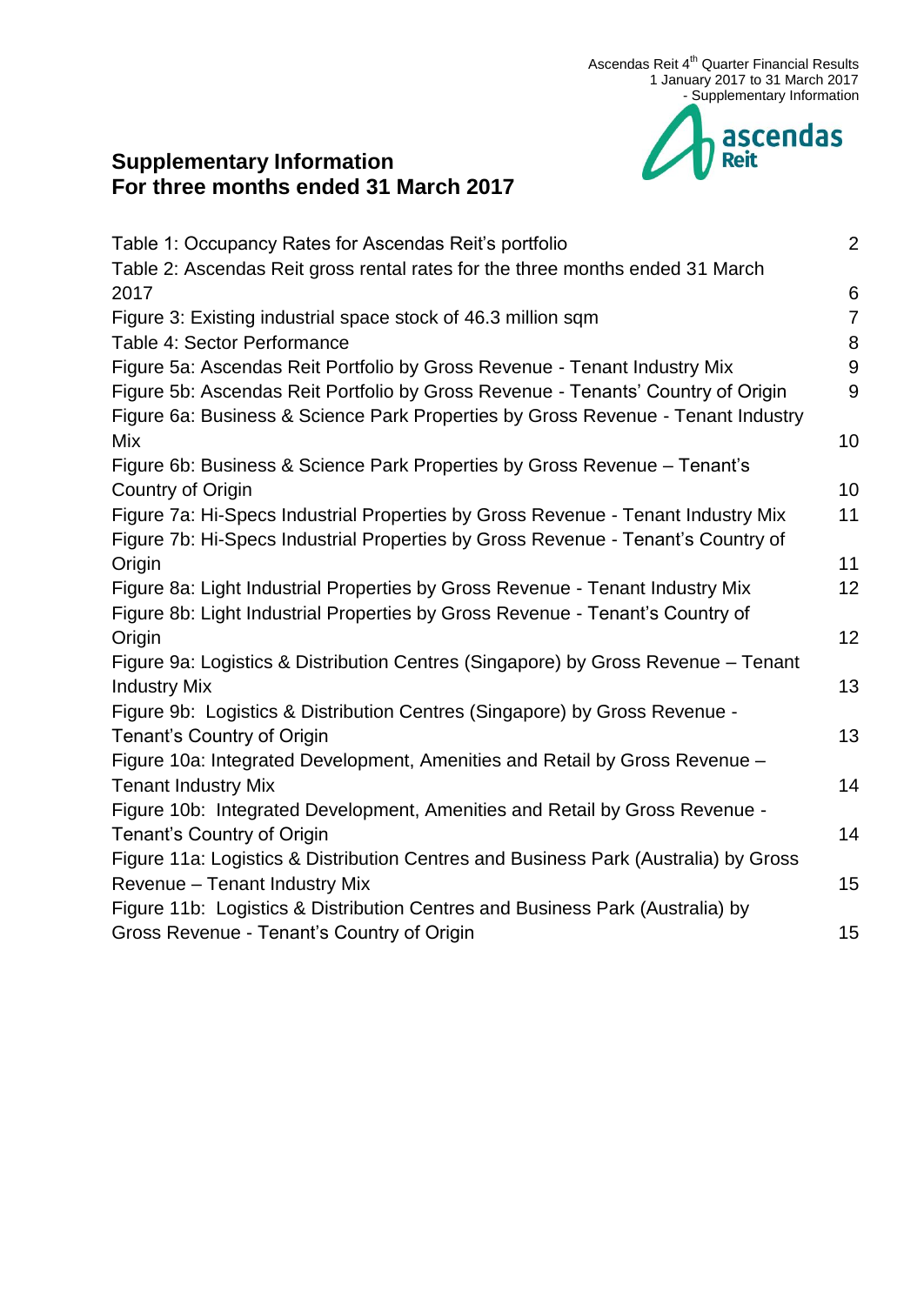

#### <span id="page-1-0"></span>**Table 1: Occupancy Rates for Ascendas Reit's portfolio**

|                         |                                             | <b>Net Lettable</b> | <b>Occupancy as at</b> |           |           |  |
|-------------------------|---------------------------------------------|---------------------|------------------------|-----------|-----------|--|
| A                       | <b>MULTI-TENANT BUILDINGS</b>               | Area (sqm)          | 31 Mar-17              | 31-Dec-16 | 30-Sep-16 |  |
|                         | <b>Science Parks</b>                        |                     |                        |           |           |  |
| 1                       | The Alpha                                   | 20,788              | 69.7%                  | 65.6%     | 64.9%     |  |
| $\overline{2}$          | The Aries, Sparkle & Gemini                 | 36,405              | 80.1%                  | 81.7%     | 81.8%     |  |
| 3                       | The Capricorn                               | 20,531              | 60.9%                  | 62.5%     | 71.7%     |  |
| $\overline{\mathbf{4}}$ | The Rutherford & Oasis                      | 18,815              | 74.6%                  | 79.7%     | 79.7%     |  |
| 5                       | Neuros & Immunos                            | 26,035              | 99.7%                  | 99.7%     | 99.7%     |  |
| 6                       | Cintech I                                   | 10,529              | 78.2%                  | 80.4%     | 78.7%     |  |
| $\overline{7}$          | Cintech II                                  | 7,915               | 94.4%                  | 94.4%     | 94.4%     |  |
| 8                       | Cintech III & IV                            | 18,593              | 93.8%                  | 93.8%     | 90.0%     |  |
| 9                       | The Galen                                   | 21,829              | 69.9%                  | 89.7%     | 90.6%     |  |
| 10                      | Nexus @one-north                            | 20,669              | 100.0%                 | 95.9%     | 95.0%     |  |
| 11                      | The Kendall                                 | 16,870              | 94.9%                  | 94.9%     | 94.9%     |  |
| 12                      | 12, 14 & 16 Science Park Drive <sup>1</sup> | 78,871              | 100.0%                 |           |           |  |
|                         | <b>Business Parks</b>                       |                     |                        |           |           |  |
| 13                      | <b>Honeywell Building</b>                   | 14,488              | 89.7%                  | 89.7%     | 89.7%     |  |
| 14                      | Techquest                                   | 6,723               | 55.9%                  | 73.3%     | 75.0%     |  |
| 15                      | iQuest@IBP                                  | 9,136               | 34.5%                  | 46.1%     | 55.3%     |  |
| 16                      | Hansapoint@CBP                              | 16,417              | 100.0%                 | 100.0%    | 100.0%    |  |
| 17                      | <b>Acer Building</b>                        | 22,438              | 71.9%                  | 72.4%     | 71.9%     |  |
| 18                      | 31 International Business Park              | 49,000              | 78.0%                  | 78.0%     | 77.1%     |  |
| 19                      | 1, 3 & 5 Changi Business Park<br>Crescent   | 62,969              | 97.8%                  | 98.0%     | 95.6%     |  |
| 20                      | 13 International Business Park              | 6,986               | 44.8%                  | 44.8%     | 53.2%     |  |
| 21                      | Nordic European Centre                      | 21,817              | 86.4%                  | 85.7%     | 87.2%     |  |
| 22                      | <b>AkzoNobel House</b>                      | 15,037              | 93.6%                  | 93.6%     | 73.5%     |  |
| 23                      | 1 Changi Business Park Avenue 1             | 8,922               | 65.6%                  | 65.6%     | 60.5%     |  |
| 24                      | ONE@Changi City                             | 61,218              | 97.8%                  | 97.8%     | 97.8%     |  |
|                         | <b>Light Industrial</b>                     |                     |                        |           |           |  |
| 25                      | Techplace I                                 | 59,531              | 95.7%                  | 95.8%     | 96.1%     |  |
| 26                      | Techplace II                                | 83,200              | 80.0%                  | 80.3%     | 79.0%     |  |
| 27                      | 27 Ubi Road 4                               | 7,215               | 91.2%                  | 91.2%     | 97.2%     |  |
| 28                      | Tampines Biz-Hub                            | 14,458              | 72.5%                  | 74.9%     | 84.0%     |  |
| 29                      | Ubi Biz-Hub                                 | 10,697              | 96.3%                  | 96.3%     | 96.3%     |  |
| 30                      | 84 Genting Lane                             | 9,737               | 90.1%                  | 88.7%     | 88.7%     |  |
| 31                      | 5 Tai Seng Drive                            | 11,273              | 88.2%                  | 71.1%     | 80.0%     |  |
| 32                      | 3 Tai Seng Drive                            | 11,845              | 91.8%                  | 100.0%    | 100.0%    |  |
| 33                      | 53 Serangoon North Avenue 4                 | 7,763               | 59.4%                  | 81.7%     | 92.2%     |  |
| 34                      | FoodAxis @ Senoko                           | 44,439              | 100.0%                 | 100.0%    | 100.0%    |  |
| 35                      | 25 Ubi Road 4                               | 6,151               | 92.9%                  | 92.9%     | 92.9%     |  |
| 36                      | 41 Changi South Ave 2                       | 6,154               | 50.6%                  | 50.6%     | 49.1%     |  |
| 37                      | 37A Tampines Street 92                      | 9,716               | 92.1%                  | 100.0%    | 100.0%    |  |
| 38                      | 18 Woodlands Loop                           | 16,056              | 100.0%                 | 100.0%    | 87.9%     |  |
| 39                      | 52 Serangoon North Avenue 4                 | 11,047              | 93.9%                  | 80.0%     | 80.0%     |  |

 1 12, 14 & 16 Science Park Drive was acquired on 16 February 2017.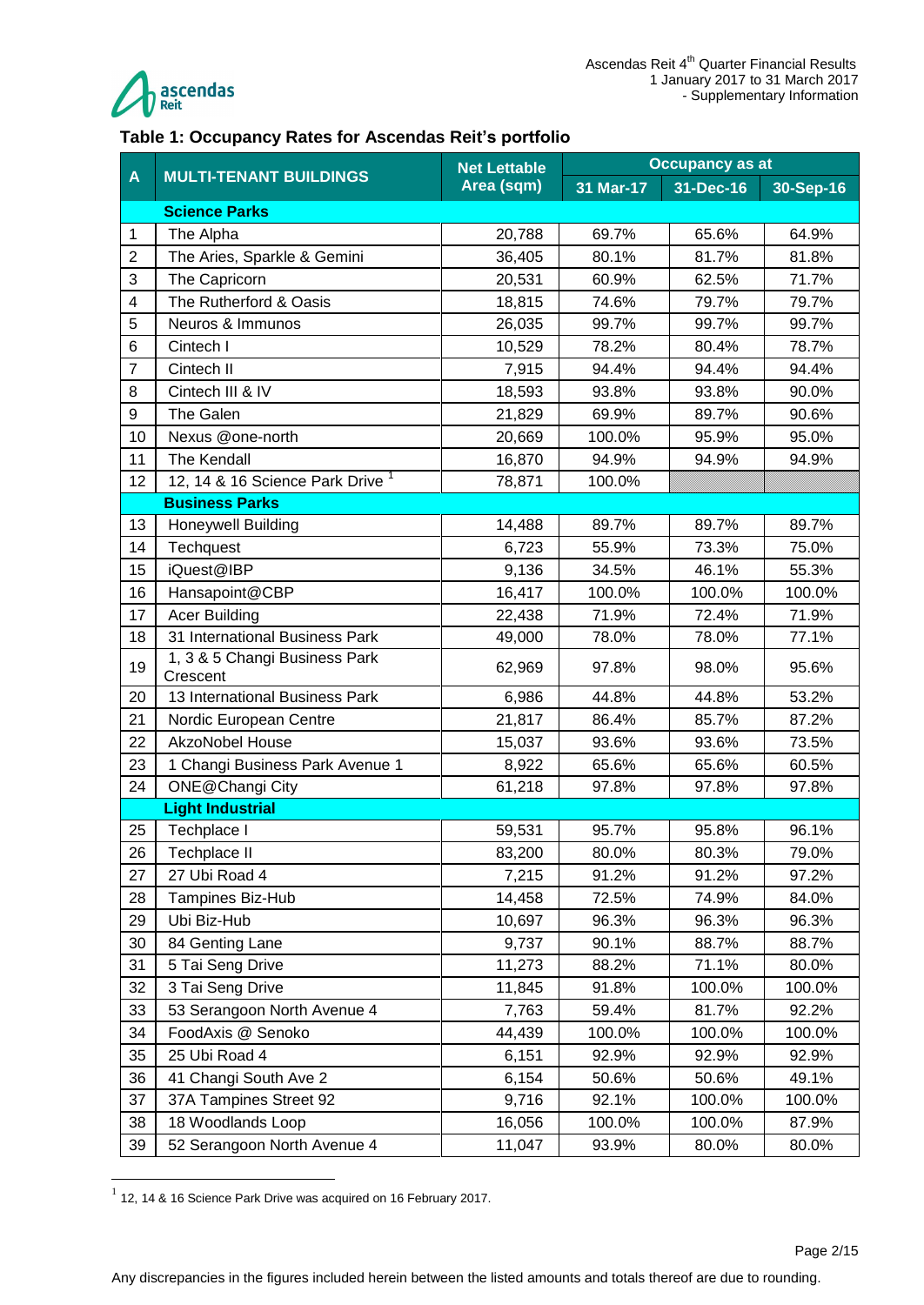ascendas

| v  |                                                                 |         |        |        |        |  |  |  |
|----|-----------------------------------------------------------------|---------|--------|--------|--------|--|--|--|
| 40 | 2 Senoko South                                                  | 17,840  | 64.0%  | 43.0%  | 43.0%  |  |  |  |
| 41 | <b>SB Building</b>                                              | 11,895  | 100.0% | 100.0% | 100.0% |  |  |  |
| 42 | 35 Tampines Street 92 (formerly<br>Volex Building) $^2$         | 8,060   | 71.0%  | 71.0%  | 100.0% |  |  |  |
| 43 | 10 Woodlands Link (formerly NNB<br>Building) <sup>3</sup>       | 11,537  | 0.0%   | 0.0%   | 100.0% |  |  |  |
|    | <b>Hi-Specs Industrial</b>                                      |         |        |        |        |  |  |  |
| 44 | <b>Techlink</b>                                                 | 36,340  | 75.5%  | 74.9%  | 75.4%  |  |  |  |
| 45 | <b>Siemens Centre</b>                                           | 27,781  | 97.0%  | 97.0%  | 95.5%  |  |  |  |
| 46 | Techpoint                                                       | 41,278  | 88.5%  | 88.0%  | 89.8%  |  |  |  |
| 47 | <b>KA Centre</b>                                                | 13,555  | 87.0%  | 90.1%  | 94.9%  |  |  |  |
| 48 | <b>KA Place</b>                                                 | 6,652   | 83.6%  | 83.6%  | 92.1%  |  |  |  |
| 49 | Pacific Tech Centre                                             | 19,627  | 68.7%  | 68.7%  | 68.7%  |  |  |  |
| 50 | <b>Techview</b>                                                 | 37,645  | 74.8%  | 75.8%  | 76.3%  |  |  |  |
| 51 | 1 Jalan Kilang                                                  | 6,075   | 100.0% | 100.0% | 100.0% |  |  |  |
| 52 | 50 Kallang Avenue <sup>4</sup>                                  |         | 0.0%   | 0.0%   | 32.4%  |  |  |  |
| 53 | <b>Corporation Place</b>                                        | 56,303  | 62.4%  | 60.8%  | 72.8%  |  |  |  |
| 54 | Telepark                                                        | 24,596  | 99.8%  | 99.8%  | 99.0%  |  |  |  |
| 55 | 31 Ubi Road 1                                                   | 12,987  | 71.1%  | 71.1%  | 73.2%  |  |  |  |
| 56 | <b>Hyflux Innovation Centre</b>                                 | 35,190  | 93.6%  | 93.2%  | 93.6%  |  |  |  |
|    | <b>Logistics &amp; Distribution Centre Singapore</b>            |         |        |        |        |  |  |  |
| 57 | LogisTech                                                       | 30,144  | 77.2%  | 77.2%  | 79.3%  |  |  |  |
| 58 | <b>Changi Logistics Centre</b>                                  | 39,460  | 69.6%  | 71.4%  | 86.2%  |  |  |  |
| 59 | 4 Changi South Lane (formerly Nan<br>Wah Building)              | 15,306  | 89.4%  | 84.8%  | 77.1%  |  |  |  |
| 60 | Xilin Districentre Building A&B                                 | 20,788  | 100.0% | 100.0% | 100.0% |  |  |  |
| 61 | Xilin Districentre Building D                                   | 15,966  | 73.0%  | 73.0%  | 100.0% |  |  |  |
| 62 | Logis Hub @ Clementi                                            | 23,071  | 90.4%  | 89.2%  | 92.0%  |  |  |  |
| 63 | 1 Changi South Lane                                             | 23,528  | 96.8%  | 96.8%  | 100.0% |  |  |  |
| 64 | Pioneer Hub                                                     | 80,533  | 94.0%  | 88.2%  | 77.4%  |  |  |  |
| 65 | Xilin Districentre Building C                                   | 13,035  | 92.0%  | 92.0%  | 87.0%  |  |  |  |
| 66 | 9 Changi South Street 3                                         | 24,028  | 81.7%  | 79.4%  | 79.4%  |  |  |  |
| 67 | 5 Toh Guan Road East                                            | 23,607  | 97.3%  | 97.3%  | 91.0%  |  |  |  |
| 68 | 10 Toh Guan Road                                                | 39,955  | 67.2%  | 67.2%  | 67.0%  |  |  |  |
| 69 | 30 Old Toh Tuck Road                                            | 14,103  | 75.1%  | 67.0%  | 64.6%  |  |  |  |
| 70 | 40 Penjuru Lane                                                 | 153,125 | 91.2%  | 84.0%  | 72.5%  |  |  |  |
| 71 | 71 Alps Avenue                                                  | 11,053  | 53.2%  | 53.2%  | 53.2%  |  |  |  |
| 72 | 20 Tuas Avenue 1 <sup>5</sup>                                   |         | 0.0%   | 0.0%   | 0.0%   |  |  |  |
| 73 | 21 Changi South Avenue 2 (formerly<br>Sim Siang Choon Building) | 10,500  | 0.0%   | 100.0% | 100.0% |  |  |  |
|    | <b>Integrated Development, Amenities &amp; Retail</b>           |         |        |        |        |  |  |  |
| 74 | Aperia                                                          | 68,735  | 93.5%  | 94.1%  | 94.4%  |  |  |  |
|    | <b>Logistics &amp; Distribution Centres Australia</b>           |         |        |        |        |  |  |  |
| 75 | 1A & 1B Raffles Glade                                           | 21,694  | 100.0% | 100.0% | 100.0% |  |  |  |
| 76 | 1-15 Kellet Close                                               | 23,267  | 100.0% | 100.0% | 100.0% |  |  |  |

 2 35 Tampines Street 92 was converted from a single-tenant building (STB) to multi-tenant building (MTB) in Nov 2016.

<sup>&</sup>lt;sup>3</sup> 10 Woodlands link was converted from STB to MTB in Dec 2016.

50 Kallang Avenue was de-commissioned for re-development.

20 Tuas Ave 1 was de-commissioned for re-development.

21 Changi South Avenue 2 was converted STB to MTB in Mar 2017.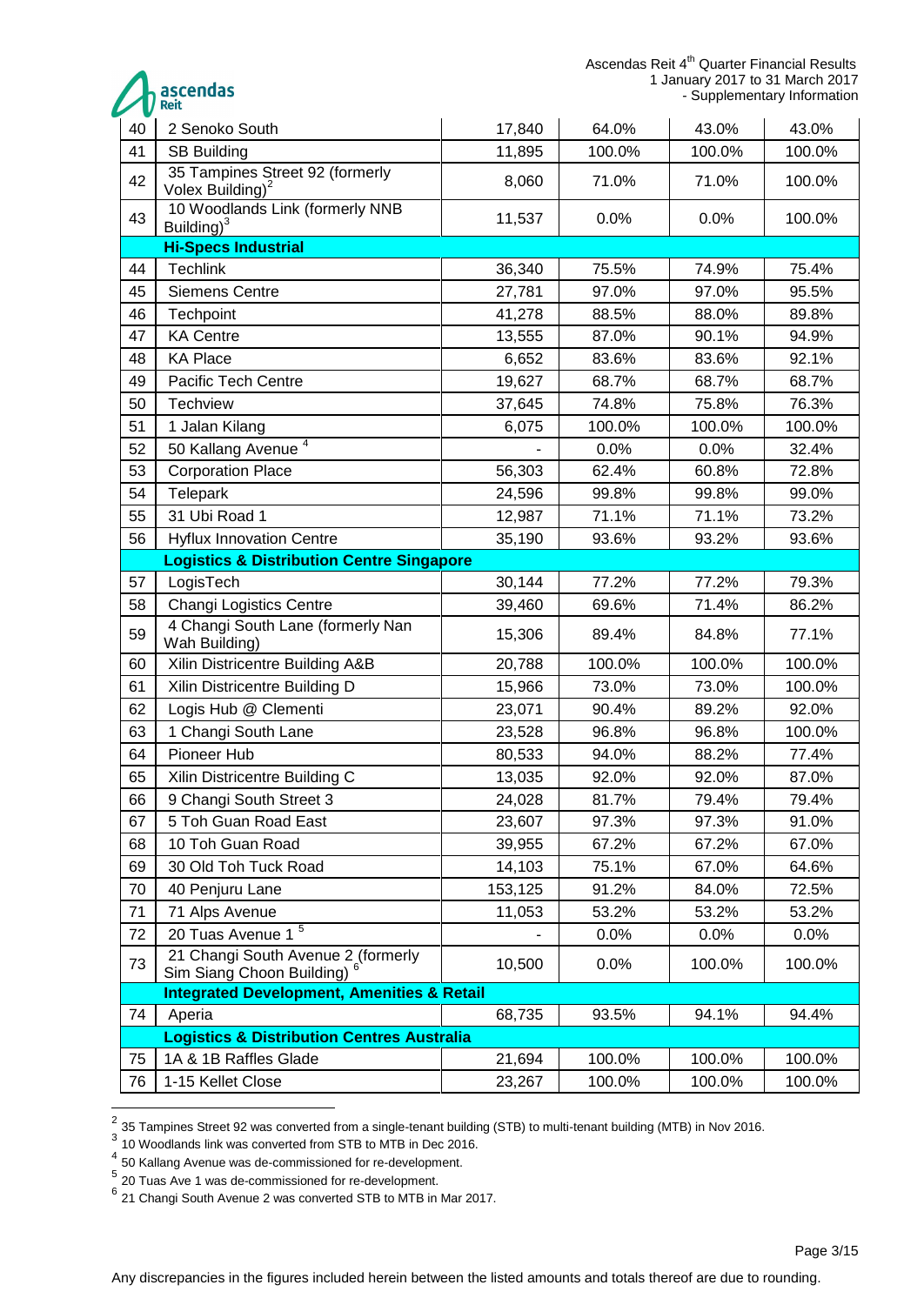Ascendas Reit 4<sup>th</sup> Quarter Financial Results 1 January 2017 to 31 March 2017 - Supplementary Information

ascendas

| 77 | 484 - 490 Great Western Highway             | 13,304    | 100.0% | 100.0% | 100.0% |
|----|---------------------------------------------|-----------|--------|--------|--------|
| 78 | 162 Australis Drive                         | 23,252    | 96.4%  | 96.4%  | 87.8%  |
| 79 | 62 Stradbroke Street                        | 24,811    | 41.7%  | 41.7%  | 0.0%   |
| 80 | 6 - 20 Clunies Ross Street                  | 38,579    | 100.0% | 100.0% | 100.0% |
| 81 | 494 - 500 Great Western Highway             | 25,256    | 58.5%  | 91.3%  | 50.6%  |
|    | <b>Business Park Australia</b>              |           |        |        |        |
| 82 | 197 - 201 Coward Street                     | 22,628    | 100.0% | 100.0% | 100.0% |
|    | <b>Sub-total for Multi-tenant Buildings</b> | 2,069,369 | 85.0%  | 84.7%  | 83.1%  |

| <b>B.</b> | <b>SINGLE-TENANT BUILDINGS</b>                                          | <b>Net Lettable</b><br>Area (sqm) | <b>Occupancy as at</b> |           |           |  |  |
|-----------|-------------------------------------------------------------------------|-----------------------------------|------------------------|-----------|-----------|--|--|
|           |                                                                         |                                   | 31 Mar-17              | 31-Dec-16 | 30-Sep-16 |  |  |
|           | <b>Science Parks</b>                                                    |                                   |                        |           |           |  |  |
| 83        | TÜV SÜD PSB Building (formerly PSB<br>Science Park Building)            | 21,689                            | 100.0%                 | 100.0%    | 100.0%    |  |  |
|           | <b>Business Parks</b>                                                   |                                   |                        |           |           |  |  |
| 84        | DBS Asia Hub                                                            | 38,172                            | 100.0%                 | 100.0%    | 100.0%    |  |  |
|           | <b>Light Industrial</b>                                                 |                                   |                        |           |           |  |  |
| 85        | Osim Headquarters                                                       | 15,068                            | 100.0%                 | 100.0%    | 100.0%    |  |  |
| 86        | <b>Hyflux Building</b>                                                  | 16,980                            | 100.0%                 | 100.0%    | 100.0%    |  |  |
| 87        | Hoya Building                                                           | 6,282                             | 100.0%                 | 100.0%    | 100.0%    |  |  |
| 88        | <b>Hamilton Sundstrand Building</b>                                     | 16,744                            | 100.0%                 | 100.0%    | 100.0%    |  |  |
| 89        | Thales Building (1 & II)                                                | 7,772                             | 100.0%                 | 100.0%    | 100.0%    |  |  |
| 90        | 11 Woodlands Terrace                                                    | 2,219                             | 100.0%                 | 100.0%    | 100.0%    |  |  |
| 91        | 9 Woodlands Terrace                                                     | 2,341                             | 100.0%                 | 100.0%    | 100.0%    |  |  |
| 92        | 8 Loyang Way 1                                                          | 13,725                            | 100.0%                 | 100.0%    | 100.0%    |  |  |
| 93        | 31 Joo Koon Circle                                                      | 15,421                            | 100.0%                 | 100.0%    | 100.0%    |  |  |
| 94        | 247 Alexandra Road                                                      | 12,803                            | 100.0%                 | 100.0%    | 100.0%    |  |  |
| 95        | 12 Woodlands Loop                                                       | 16,077                            | 100.0%                 | 100.0%    | 100.0%    |  |  |
|           | <b>Hi-Specs Industrial (Data Centres)</b>                               |                                   |                        |           |           |  |  |
| 96        | Kim Chuan Telecommunications<br>Complex                                 | 25,129                            | 100.0%                 | 100.0%    | 100.0%    |  |  |
| 97        | 38A Kim Chuan Road                                                      | 32,885                            | 100.0%                 | 100.0%    | 100.0%    |  |  |
|           | <b>Hi-Specs Industrial</b>                                              |                                   |                        |           |           |  |  |
| 98        | Infineon Building                                                       | 27,278                            | 100.0%                 | 100.0%    | 100.0%    |  |  |
| 99        | Wisma Gulab                                                             | 11,821                            | 100.0%                 | 100.0%    | 100.0%    |  |  |
| 100       | 138 Depot Road                                                          | 26,485                            | 100.0%                 | 100.0%    | 100.0%    |  |  |
| 101       | 2 Changi South Lane                                                     | 20,939                            | 100.0%                 | 100.0%    | 100.0%    |  |  |
| 102       | <b>CGG Veritas Hub</b>                                                  | 8,671                             | 100.0%                 | 100.0%    | 100.0%    |  |  |
| 103       | 30 Tampines Industrial Avenue 3                                         | 9,593                             | 100.0%                 | 100.0%    | 100.0%    |  |  |
|           | <b>Logistics &amp; Distribution Centres Singapore</b>                   |                                   |                        |           |           |  |  |
|           | 104 21 Jalan Buroh                                                      | 48,167                            | 100.0%                 | 100.0%    | 100.0%    |  |  |
| 105       | 20 Tuas Avenue 6 (formerly<br>MacDermid Building)                       | 5,085                             | 100.0%                 | 100.0%    | 100.0%    |  |  |
| 106       | 19 & 21 Pandan Avenue (formerly<br>Senkee Logistics Hub (Phase I & II)) | 71,749                            | 100.0%                 | 100.0%    | 100.0%    |  |  |
| 107       | 11 Changi North Way (formerly Serial<br>I-Tech Building)                | 9,494                             | 100.0%                 | 100.0%    | 100.0%    |  |  |
| 108       | 15 Changi North Way                                                     | 28,974                            | 100.0%                 | 100.0%    | 100.0%    |  |  |
| 109       | 90 Alps Avenue                                                          | 26,277                            | 100.0%                 | 100.0%    | 100.0%    |  |  |

Any discrepancies in the figures included herein between the listed amounts and totals thereof are due to rounding.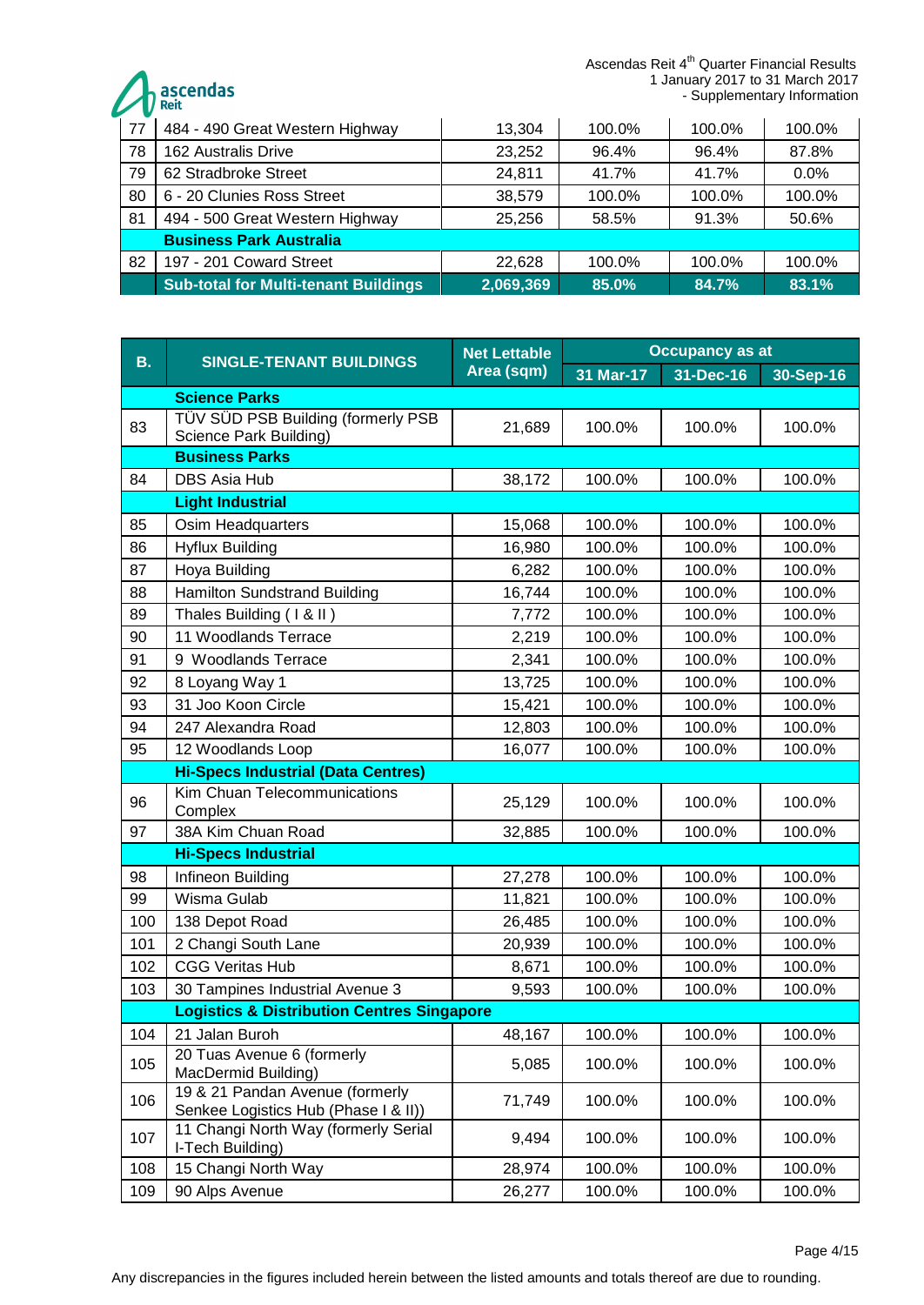



|     | <b>Integrated Development, Amenities &amp; Retail</b>  |           |        |        |        |  |
|-----|--------------------------------------------------------|-----------|--------|--------|--------|--|
| 110 | <b>Courts Megastore</b>                                | 28,410    | 100.0% | 100.0% | 100.0% |  |
| 111 | <b>Giant Hypermart</b>                                 | 42,178    | 100.0% | 100.0% | 100.0% |  |
|     | <b>Logistics &amp; Distribution Centres Australia</b>  |           |        |        |        |  |
| 112 | 7 Grevillea Street                                     | 51,709    | 100.0% | 100.0% | 100.0% |  |
| 113 | 1 Distribution Place, Seven Hills                      | 13,555    | 100.0% | 100.0% | 100.0% |  |
| 114 | 5 Eucalyptus Place                                     | 8,284     | 100.0% | 100.0% | 100.0% |  |
| 115 | Lot 4 Honeycomb Drive                                  | 19,918    | 100.0% | 100.0% | 100.0% |  |
| 116 | 94 Lenore Drive                                        | 21,143    | 100.0% | 100.0% | 100.0% |  |
| 117 | 2-56 Australand Drive                                  | 41,318    | 100.0% | 100.0% | 100.0% |  |
| 118 | 62 Sandstone Place                                     | 9,260     | 100.0% | 100.0% | 100.0% |  |
| 119 | 92 Sandstone Place                                     | 13,738    | 100.0% | 100.0% | 100.0% |  |
| 120 | 99 Radius Drive                                        | 14,543    | 100.0% | 100.0% | 100.0% |  |
| 121 | 77 Logistics Place                                     | 14,296    | 100.0% | 100.0% | 100.0% |  |
| 122 | 82 Noosa Street                                        | 38,000    | 100.0% | 100.0% | 100.0% |  |
| 123 | 2-34 Aylesbury Drive                                   | 17,513    | 100.0% | 100.0% | 100.0% |  |
| 124 | 35-61 South Park Drive                                 | 32,167    | 100.0% | 100.0% | 100.0% |  |
| 125 | 81 - 89 Drake Boulevard                                | 14,099    | 100.0% | 100.0% | 100.0% |  |
| 126 | 9 Andretti Court                                       | 24,140    | 100.0% | 100.0% | 100.0% |  |
| 127 | 14 - 28 Ordish Road                                    | 28,189    | 100.0% | 100.0% | 100.0% |  |
| 128 | 31 Permas Way                                          | 44,540    | 100.0% | 100.0% | 100.0% |  |
| 129 | 676 - 698 Kororoit Creek Road                          | 44,036    | 100.0% | 100.0% | 100.0% |  |
| 130 | 700 - 718 Kororoit Creek Road                          | 28,020    | 100.0% | 100.0% | 100.0% |  |
| 131 | 35 Baile Road                                          | 20,895    | 100.0% | 100.0% | 100.0% |  |
|     | <b>Sub-total for Single-tenant</b><br><b>Buildings</b> | 1,107,791 | 100.0% | 100.0% | 100.0% |  |
|     | <b>Portfolio Total</b>                                 | 3,177,160 | 90.2%  | 90.2%  | 89.1%  |  |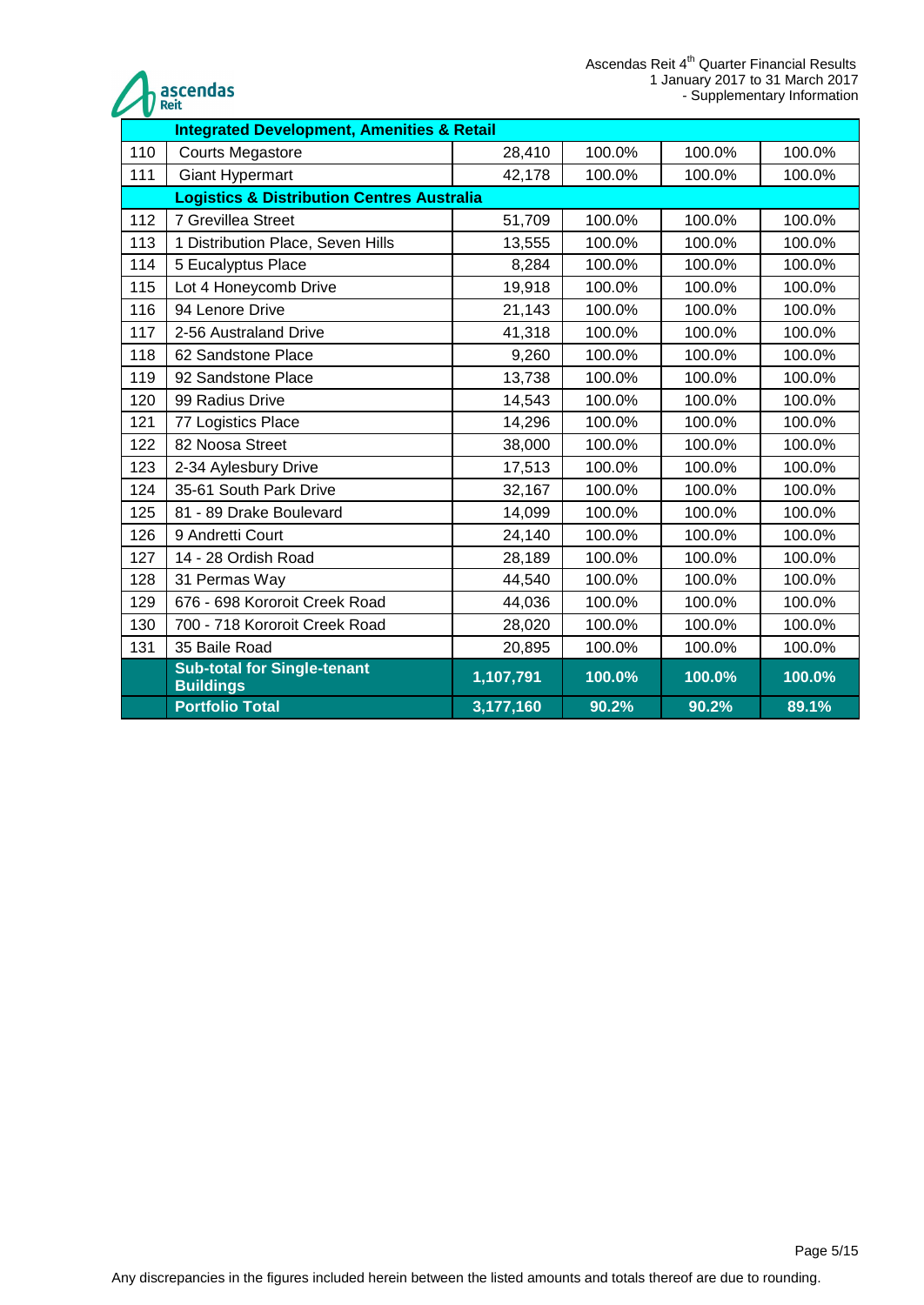

#### <span id="page-5-0"></span>**Table 2: Ascendas Reit gross rental rates for the three months ended 31 March 2017**

| <b>Gross Rental Rates (S\$ psf per month)</b>             |                                           |                                                     |        |                 |  |  |
|-----------------------------------------------------------|-------------------------------------------|-----------------------------------------------------|--------|-----------------|--|--|
|                                                           | <b>Ascendas Reit's</b><br>(psf per month) | Market <sup>(1)</sup>                               |        |                 |  |  |
| <b>Sector</b>                                             | Range                                     | Weighted<br><b>Median</b><br>Average <sup>(2)</sup> |        | (psf per month) |  |  |
| <b>Business &amp;</b><br>Science Park<br>(Rest of island) | $$2.59 - $4.85$                           | \$3.98                                              | \$4.05 | \$3.70          |  |  |
| Business &<br>Science Park (City<br>fringe)               | $$5.40 - $6.40$                           | \$5.90                                              | \$5.90 | \$5.50          |  |  |
| Hi-Specs industrial                                       | $$1.74 - $4.16$                           | \$2.60                                              | \$2.70 | \$3.10          |  |  |
| Light Industrial &<br><b>Flatted Factories</b>            | $$1.38 - $2.93$                           | \$1.68                                              | \$1.69 | $$1.65^{(3)}$   |  |  |
| Logistics &<br><b>Distribution</b><br>Centres             | $$0.90 - $1.20$                           | \$0.91                                              | \$1.02 | $$1.64^{(4)}$   |  |  |

Notes:

(1) Source: JTC, CBRE data

(2) Ascendas Reit's rates are based on the weighted average of gross rental rates for new leases, expansions and renewals

(3) S\$1.65 psf per month for ground floor space. S\$1.31 psf per month achieved for upper floor space

(4) S\$1.64 psf per month for ground floor space. S\$1.27 psf per month achieved for upper floor space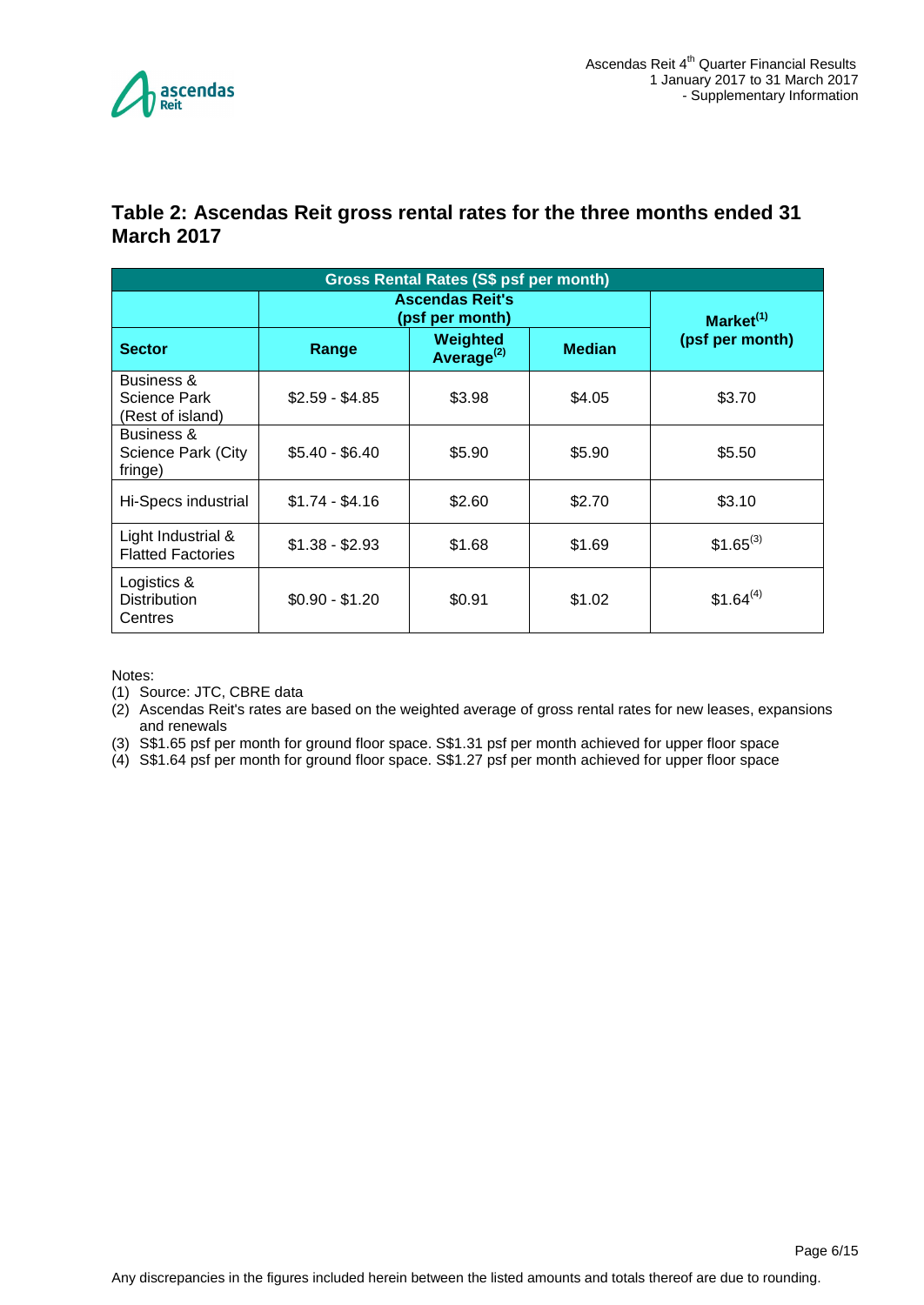

## <span id="page-6-0"></span>**Figure 3: Existing industrial space stock of 46.3 million sqm**



Source: JTC, Ascendas Reit research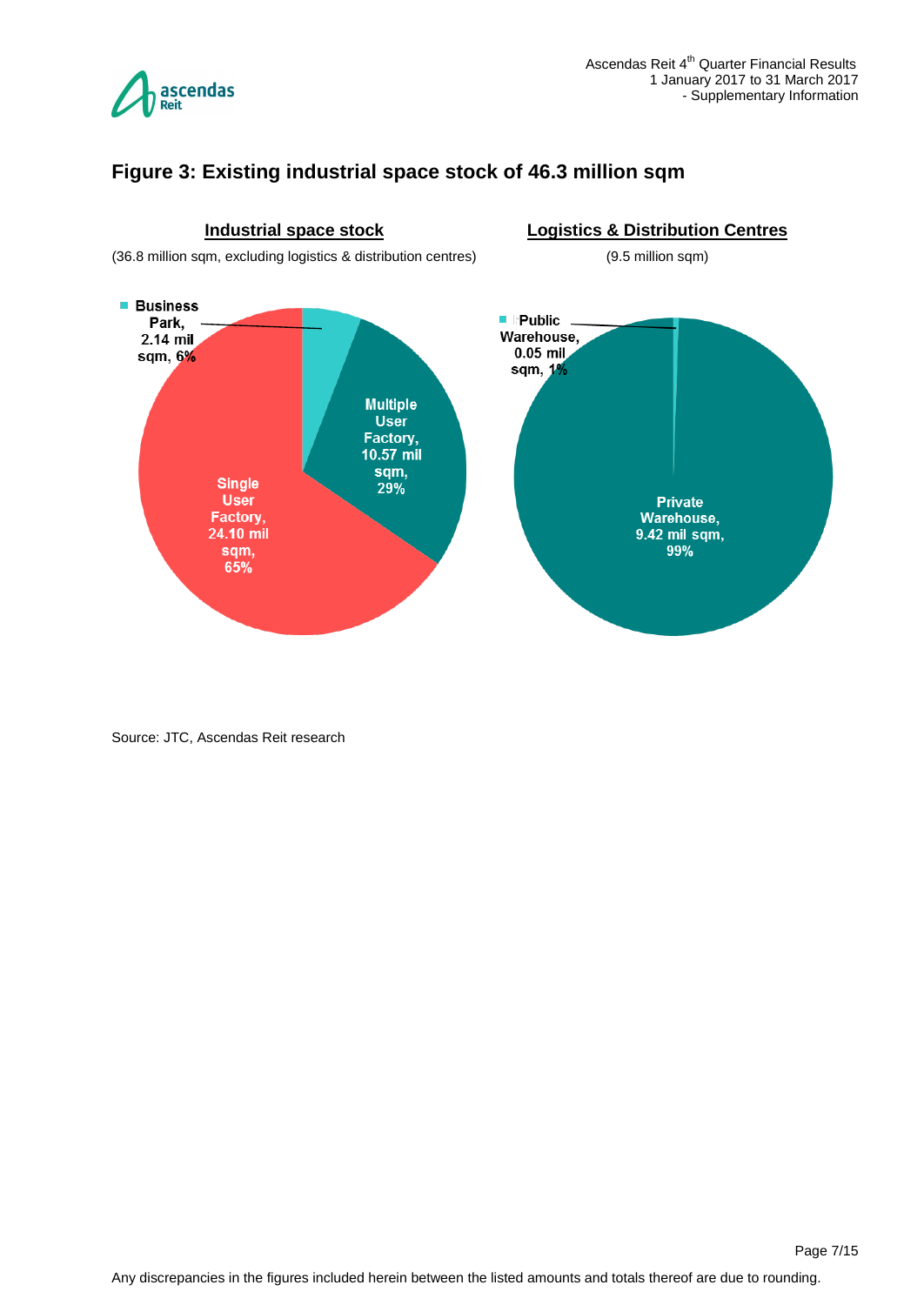

# <span id="page-7-0"></span>Net Property Income for 3 months ended 31 March 2017 and 31 March 2016

|                                               | Group <sup>(1)</sup> |                |               |          |           |
|-----------------------------------------------|----------------------|----------------|---------------|----------|-----------|
|                                               |                      | <b>Actual</b>  | <b>Actual</b> |          |           |
|                                               |                      | 4Q FY1617      | 4Q FY1516     | Variance | Variance  |
|                                               |                      | S\$'000        | S\$'000       | S\$'000  | $\%$      |
| <b>SINGAPORE</b>                              | <b>Notes</b>         |                |               |          |           |
| <b>Gross Revenue</b>                          |                      |                |               |          |           |
| <b>Business Park</b>                          | (2)                  | 70,005         | 64,935        | 5,070    | 7.8%      |
| Hi-Specs Industrial                           |                      | 44,009         | 43,748        | 261      | 0.6%      |
| Light Industrial                              | (4)                  | 22,751         | 23,124        | (373)    | $-1.6%$   |
| Logistics                                     |                      | 30,858         | 31,840        | (982)    | $-3.1%$   |
| Integrated Development, Amenitites and Retail |                      | 15,461         | 15,071        | 390      | 2.6%      |
|                                               |                      | 183,084        | 178,718       | 4,366    | 2.4%      |
|                                               |                      |                |               |          |           |
| <b>Property Expenses</b>                      |                      |                |               |          |           |
| <b>Business Park</b>                          | (2)                  | (22, 549)      | (21, 224)     | (1, 325) | $-6.2%$   |
| <b>Hi-Specs Industrial</b>                    | (3)                  | (7,680)        | (13, 805)     | 6,125    | 44.4%     |
| Light Industrial                              | (4)                  | (7, 244)       | (6,644)       | (600)    | $-9.0%$   |
| Logistics                                     |                      | (10,088)       | (10, 395)     | 307      | 3.0%      |
| Integrated Development, Amenitites and Retail |                      | (3,896)        | (4,006)       | 110      | 2.8%      |
|                                               |                      | (51, 457)      | (56,074)      | 4,617    | 8.2%      |
| <b>Net Property Income</b>                    |                      |                |               |          |           |
| <b>Business Park</b>                          | (2)                  | 47,456         | 43,711        | 3,745    | 8.6%      |
| Hi-Specs Industrial                           | (3)                  | 36,329         | 29,943        | 6,386    | 21.3%     |
| Light Industrial                              | (4)                  | 15,507         | 16,480        | (973)    | $-5.9%$   |
| Logistics                                     |                      | 20,770         | 21,445        | (675)    | $-3.1%$   |
| Integrated Development, Amenitites and Retail |                      | 11,565         | 11,065        | 500      | 4.5%      |
|                                               |                      | 131,627        | 122,644       | 8,983    | 7.3%      |
|                                               |                      |                |               |          |           |
| <b>CHINA</b>                                  |                      |                |               |          |           |
| Gross Revenue                                 |                      |                | 5,279         | (5,279)  | $-100.0%$ |
| <b>Property Expenses</b>                      |                      |                | (1, 129)      | 1,129    | $-100.0%$ |
| <b>Net Property Income</b>                    | (5)                  | $\overline{a}$ | 4,150         | (4, 150) | $-100.0%$ |
| <b>AUSTRALIA</b>                              |                      |                |               |          |           |
| <b>Gross Revenue</b>                          |                      | 25,853         | 20,048        | 5,805    | 29.0%     |
| <b>Property Expenses</b>                      |                      | (3, 411)       | (3, 377)      | (34)     | 1.0%      |
| <b>Net Property Income</b>                    | (6)                  | 22,442         | 16,671        | 5,771    | 34.6%     |
|                                               |                      |                |               |          |           |
| <b>Total Net Property Income</b>              |                      | 154,069        | 143,465       | 10,604   | 7.4%      |
|                                               |                      |                |               |          |           |

- <sup>1</sup>The Group had 131 properties and 133 properties as at 31 March 2017 and 31 March 2016 respectively. Since March 2016, the Group completed (i) the acquisition of one Australian business park property in September 2016, (ii) the acquisition of 12, 14 and 16 Science Park Drive ("DNV/DSO") in February 2017, (iii) the divestment of Four Acres Singapore in April 2016, (iv) the divestment of A-REIT Jiashan Logistics Centre in June 2016, (v) the divestment of Ascendas Z-Link in July 2016, and the (vi) the divestment of A-REIT City @ Jinqiao in November 2016.
- <sup>2</sup> Higher gross revenue mainly due to contribution from DNV/DSO which was acquired in February 2017. Higher NPI was mainly due to the above mentioned higher revenue and lower utilities expenses.
- 3 Lower expenses is due to lower property tax expenses arising from successful tax appeals at various buildings and lower utilities expenses, translating to higher NPI.
- 4 Lower gross revenue and NPI due to non-renewal of SLB tenant in NNB Industrial Building and conversion of Volex building from STB to MTB.
- <sup>5</sup> No NPI contribution due to divestment of Ascendas Z-Link and A-REIT City @ Jinqiao in 2QFY1617 and 3QFY1617 respectively.
- <sup>6</sup> Higher NPI is mainly due to contribution from the acquisition of a business park property in Sydney, Australia in September 2016.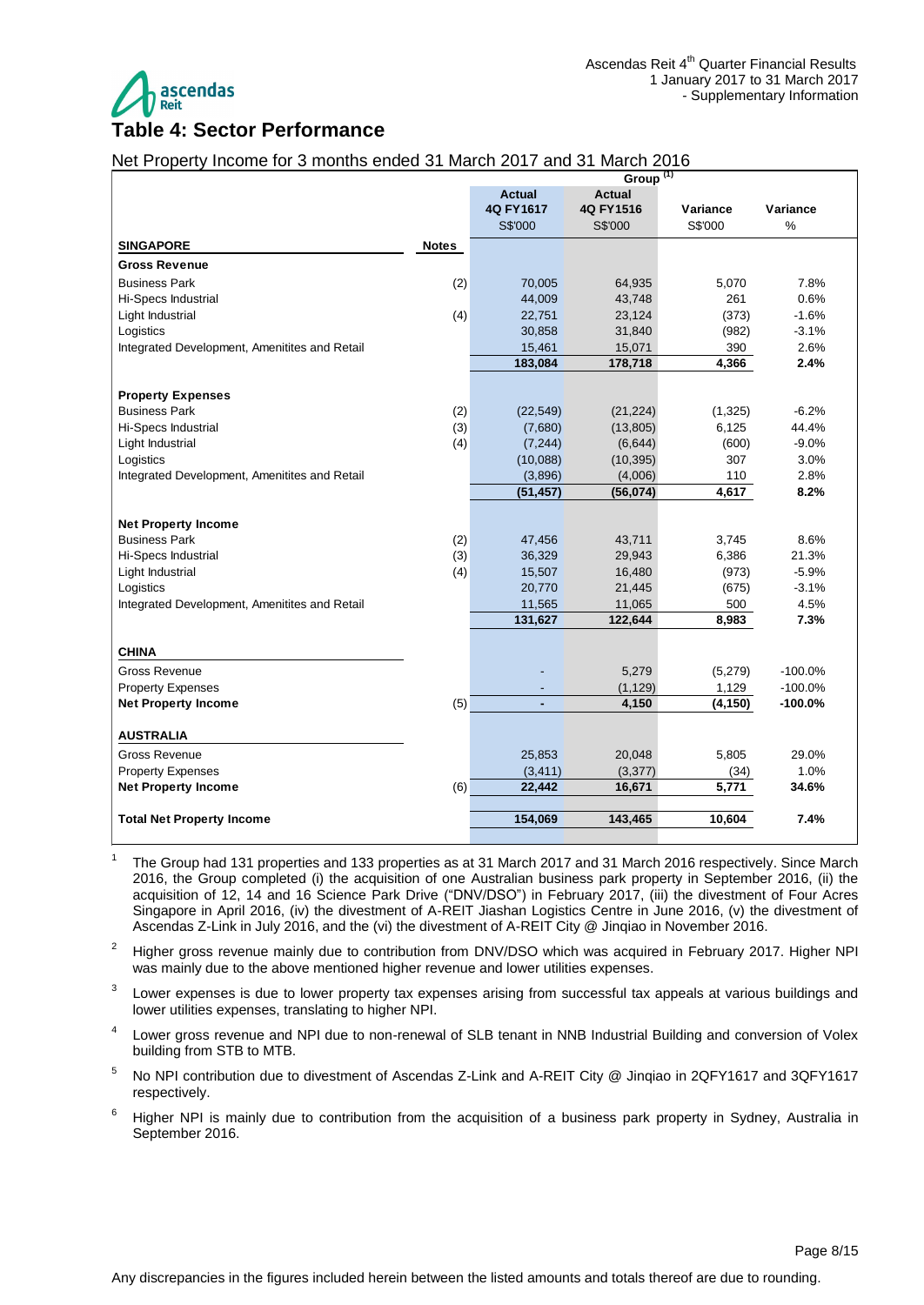

<span id="page-8-0"></span>**Figure 5a: Ascendas Reit Portfolio by Gross Revenue - Tenant Industry Mix**



#### <span id="page-8-1"></span>**Figure 5b: Ascendas Reit Portfolio by Gross Revenue - Tenants' Country of Origin**

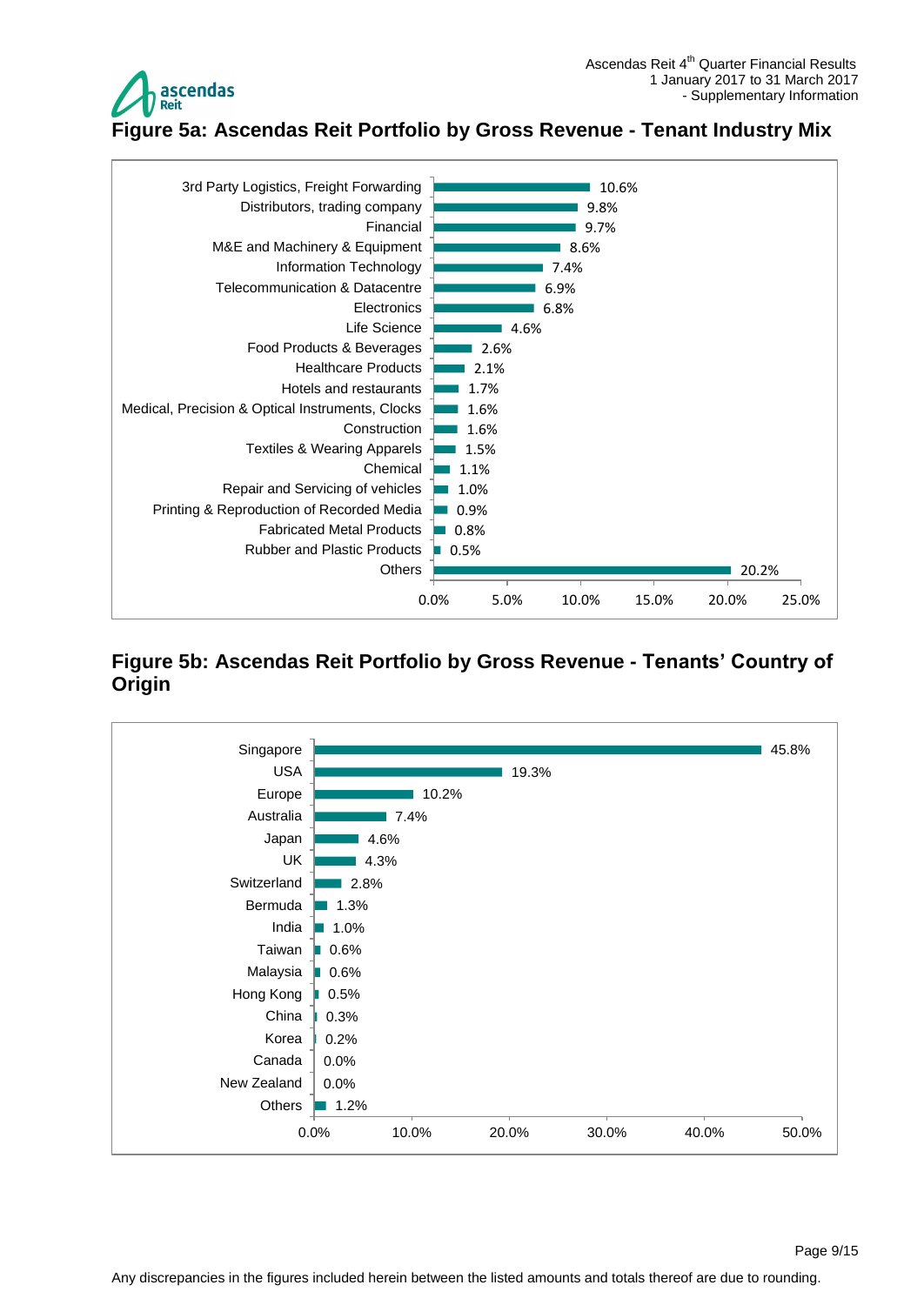

# <span id="page-9-0"></span>**Figure 6a: Business & Science Park Properties by Gross Revenue - Tenant Industry Mix**



#### <span id="page-9-1"></span>**Figure 6b: Business & Science Park Properties by Gross Revenue – Tenant's Country of Origin**

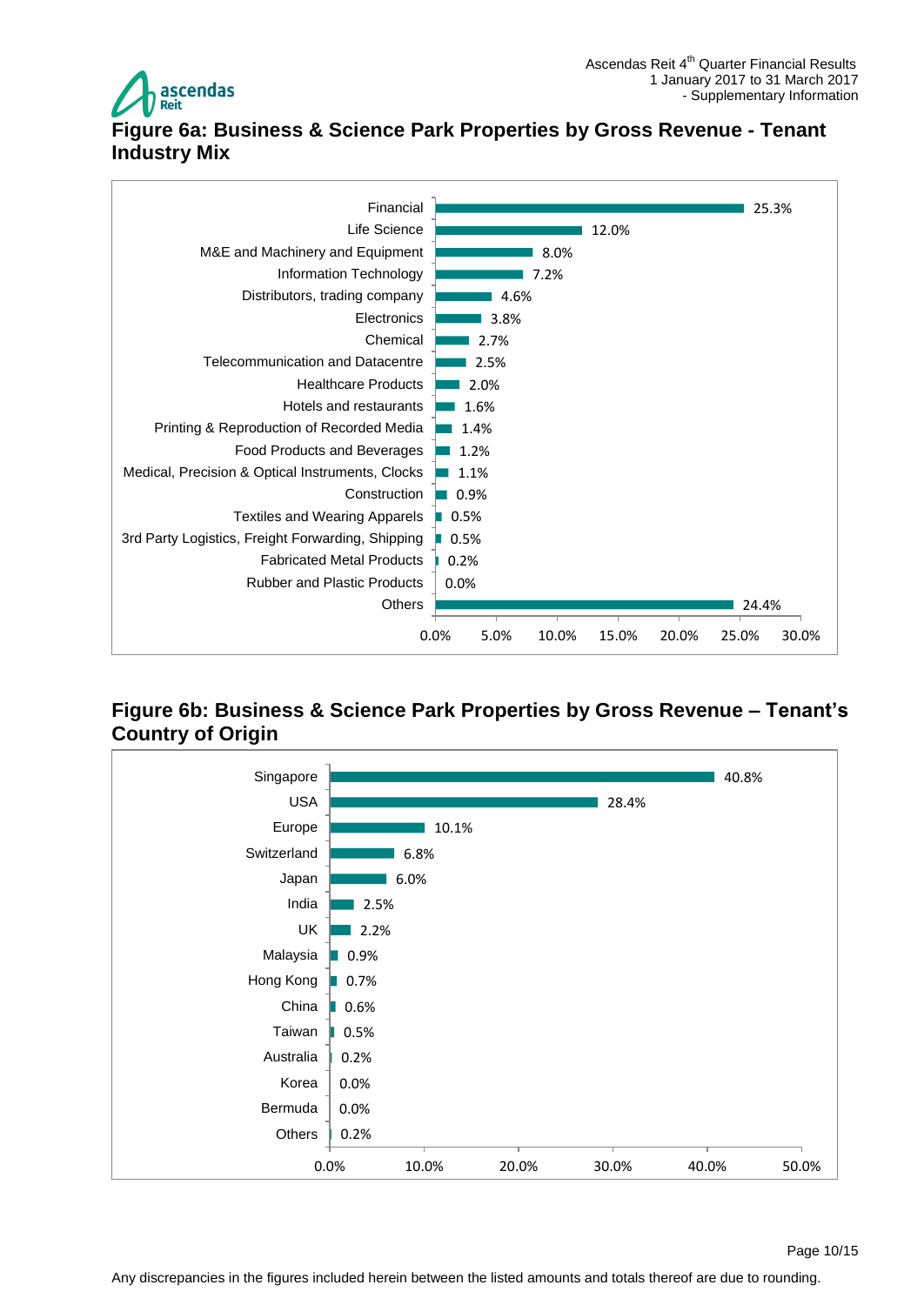

## <span id="page-10-0"></span>**Figure 7a: Hi-Specs Industrial Properties by Gross Revenue - Tenant Industry Mix**



#### <span id="page-10-1"></span>**Figure 7b: Hi-Specs Industrial Properties by Gross Revenue - Tenant's Country of Origin**

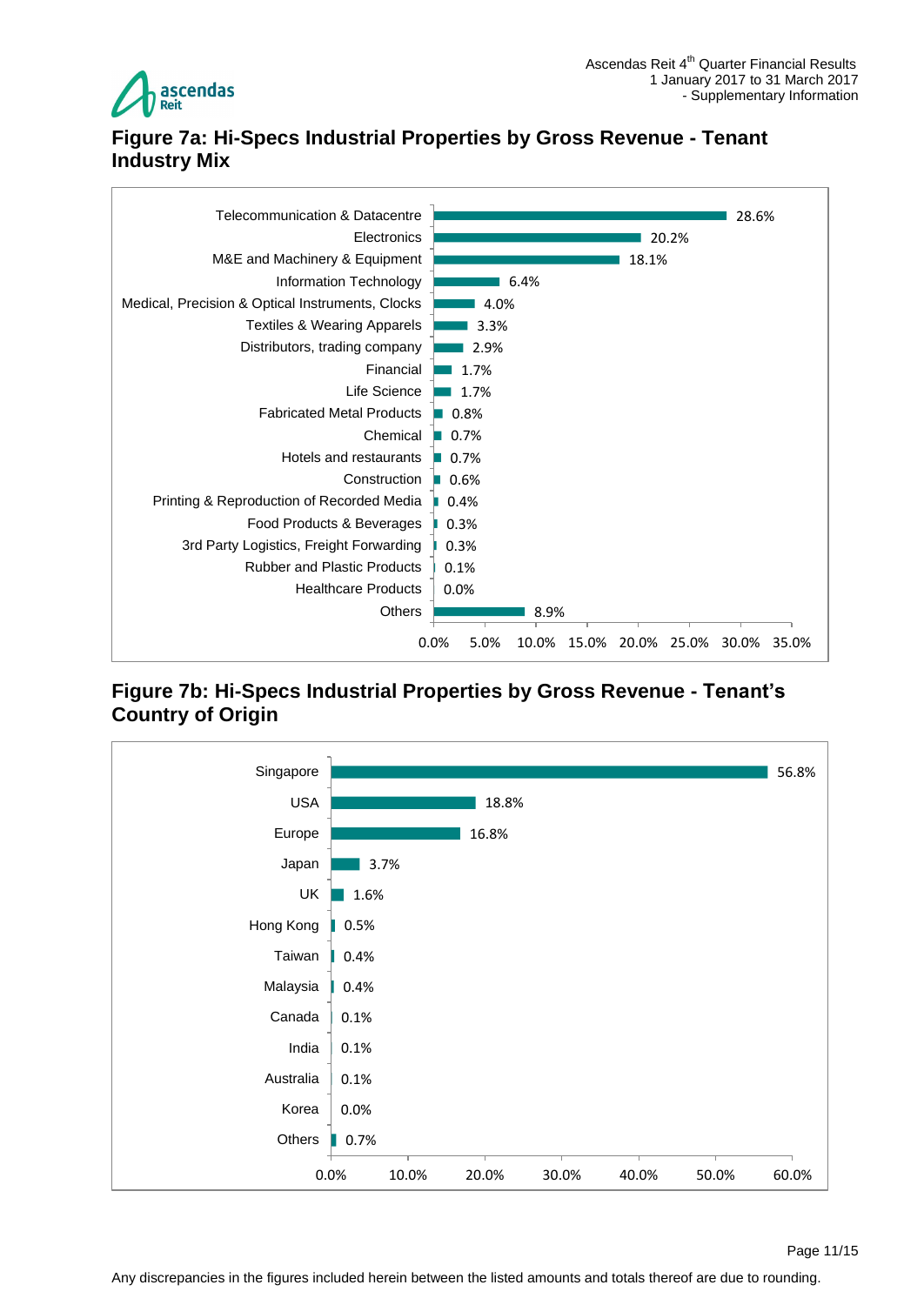

## <span id="page-11-0"></span>**Figure 8a: Light Industrial Properties by Gross Revenue - Tenant Industry Mix**



## <span id="page-11-1"></span>**Figure 8b: Light Industrial Properties by Gross Revenue - Tenant's Country of Origin**

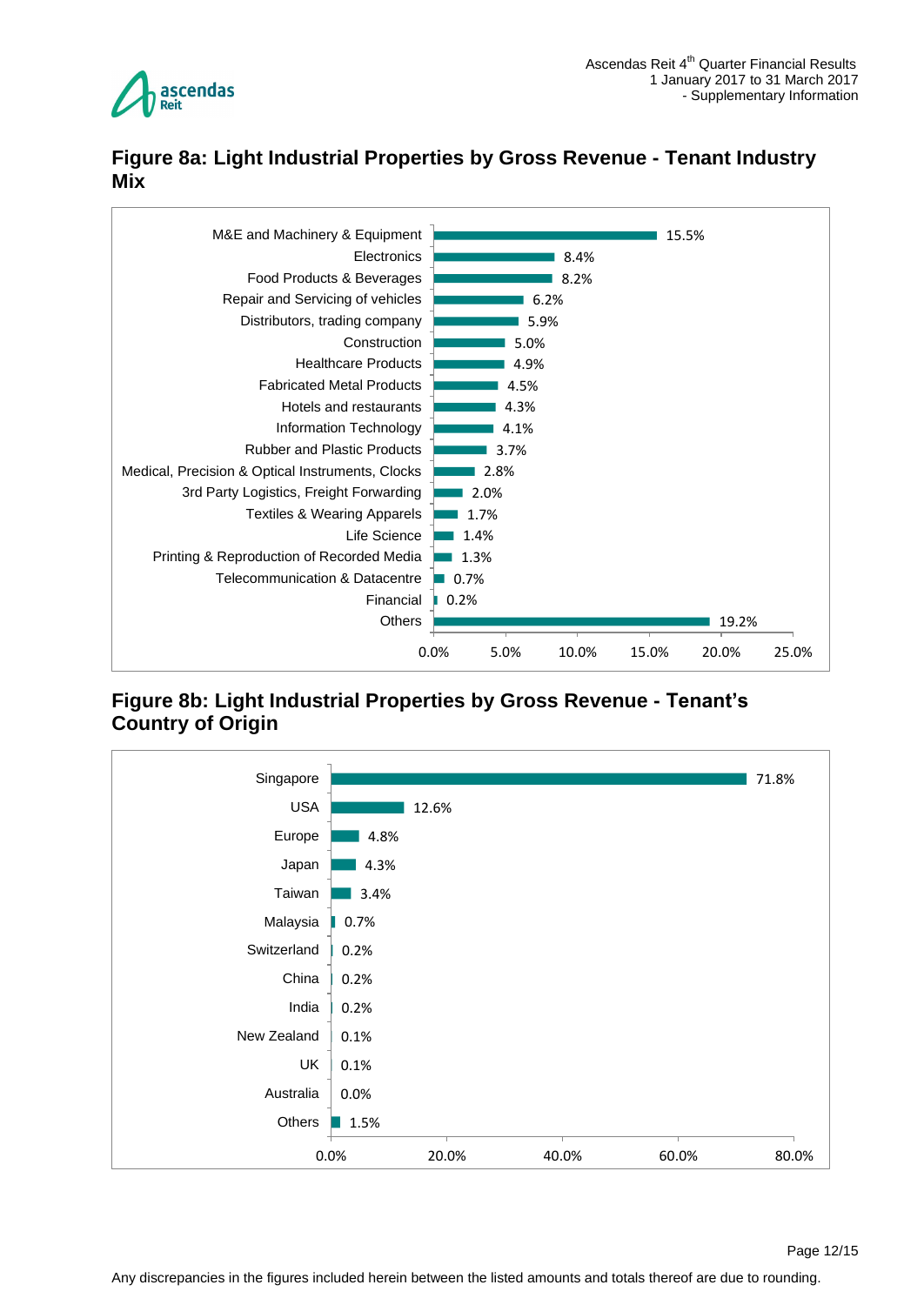

#### <span id="page-12-0"></span>**Figure 9a: Logistics & Distribution Centres (Singapore) by Gross Revenue – Tenant Industry Mix**



#### <span id="page-12-1"></span>**Figure 9b: Logistics & Distribution Centres (Singapore) by Gross Revenue - Tenant's Country of Origin**

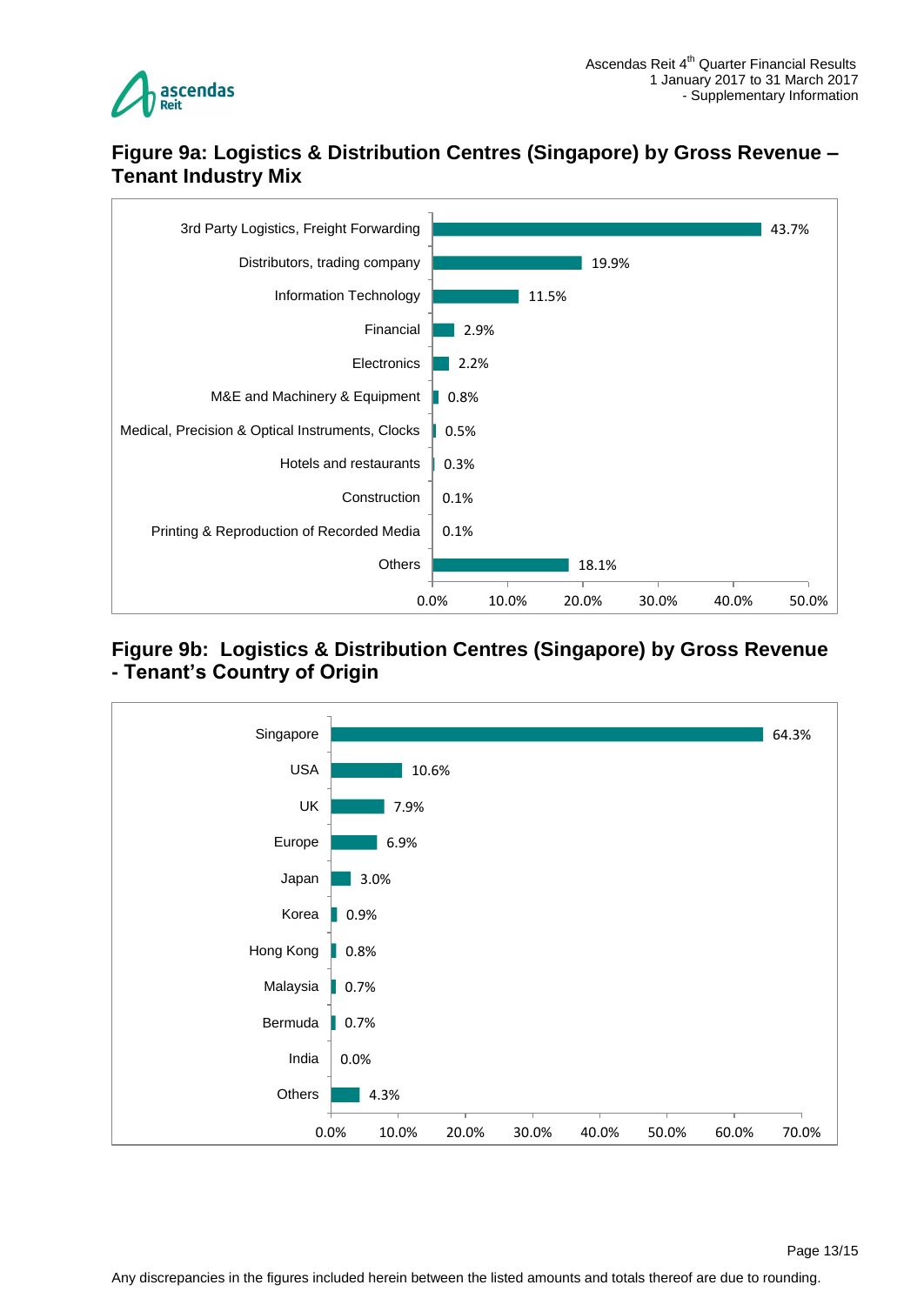

## <span id="page-13-0"></span>**Figure 10a: Integrated Development, Amenities and Retail by Gross Revenue – Tenant Industry Mix**



<span id="page-13-1"></span>**Figure 10b: Integrated Development, Amenities and Retail by Gross Revenue - Tenant's Country of Origin**